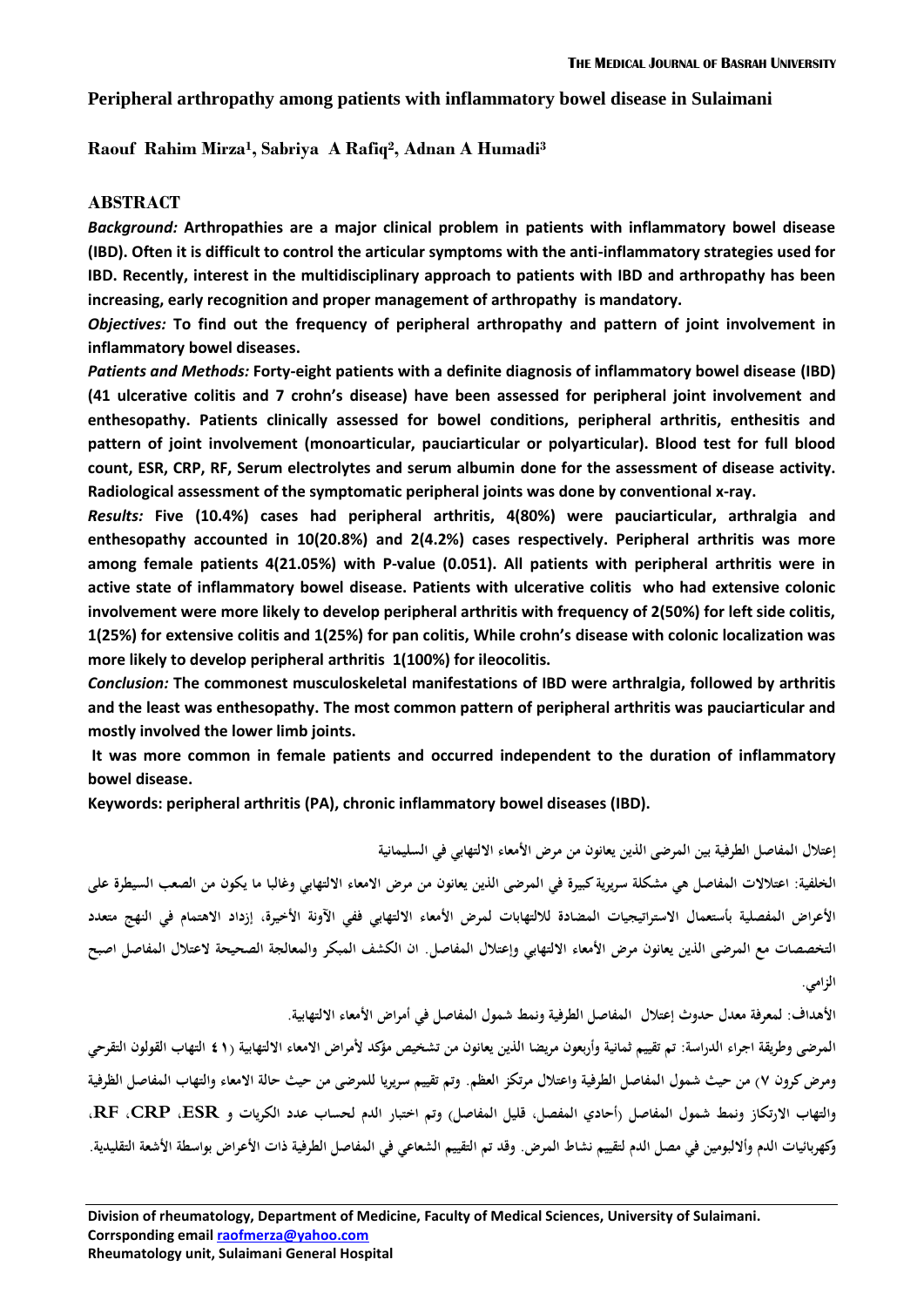**النتائج: خمس حاالت )٪4..1( لديها التهاب االعصاب المحيطية من بينها أربع )٪0.( كان عندها اآلم المفاصل معدودة و إعتالل مرتكز العظم في 4.)%8.00( و 8)%108( على التوالي. وكان التهاب المفاصل المحيطية أكثر عند االناث 1 )%8402( )قيمة االحتمال 0.051(. وكان كل المرضى المصابين بالتهاب المفاصل المحيطية في الحالة الفعالة لمرض التهاب االمعاء االلتهابية. وان مرضى التهاب القولون التقرحي الذين يشمل مرضهم أجزاء كبيرة من القولون هم االكثر عرضة اللتهاب المفاصل المحيطي وبمعدل 8)%2.( اللتهاب القولون االيسر وواحد )%82( اللتهاب القولون الواسع، وواحد )%82( اللتهاب القولون الشامل. أما مرض كرون المتركز في القولون فيكون الميل االكثر لظهور التهاب المفاصل المحيطي، واحد )%4..( اللتهاب القولون والدقيق.**

**االستنتاج: ان المظاهر العضلية الهيكلية لمرض االمعاء االلتهاب هي االم المفاصل يأتي بعدها وبدرجة أقل إعتالل مرتكز العظم. وان النوع االكثر شيوعا" اللتهاب المفاصل المحيطية هو التهاب المفاصل القليلة والتي تشمل عادة مفاصل االطراف السفلية. وهو أكثر حدوثا" في االناث ويحدث بشكل مستقل عن مدة مرض االمعاء االلتهابي.**

**الكلمات المفتاحية: التهاب االعصاب المحيطية، أمراض االمعاء االلتهابية المزمنة**

### **INTRODUCTION**

lcerative colitis and Crohn's disease are chronic inflammatory bowel disease.<sup>[1,2]</sup> The incidence of IBD Interactive colitis and Crohn's disease<br>
are chronic inflammatory bowel<br>
disease.<sup>[1,2]</sup> The incidence of IBD<br>
varies within different geographic areas. The peak age of onset of UC and CD is between 15 and 30 years.<sup>[3]</sup> The pathogenesis of the disease is not fully understood but likely involves a genetic predisposition and a dysregulated immunologic response to the local microenvironment of luminal bacteria.<sup>[4]</sup> Ulcerative colitis (UC) may present as ulcerative proctitis, distal colitis or proctosegmoiditis, left sided colitis and pancolitis.<sup>[5]</sup> Crohn's disease may involve the entire gastrointestinal tract from mouth to perianal area.[6] Apart from intestinal symptoms, IBD is associated with a variety of extra intestinal manifestations (EIMs), with a reported prevalence varying from 6 to  $36\%$ .<sup>[7,8]</sup> These EIMs are occasionally the presenting symptom. The most common EIM in CD and UC is articular involvement but, cutaneous, ocular, hepatobiliairy and hematologic manifestations may also occur. Musculoskeletal manifestations occur in  $20\% - 50\%$  of patients with IBD.<sup>[9,10]</sup> The arthropathies of UC and CD have many similarities and the combinations of Peripheral and axial skeletal disease, enthesopathies, mucocutaneous, and ocular disease fit nearly into the diagnostic realism of seronegativespondyloarthropathies (SpA) which is a

heterogeneous group of disorders sharing certain common characteristics; these include predilection in young males, inflammatory back pain, insertional tendonitis (enthesopathy), and asymmetric oligoarthritis involving lower limb joints, persistent seronegativity for rheumatoid factors, familial aggregation and strong association with HLA-B27. $[1,11]$  These disorders include ankylosing spondylitis, reactive arthritis, psoriatic arthritis & spondylitis, Enteropathic arthritis & spondylitis, Juvenile onset spondyloarthritis & undifferentiated spondyloarthritis. <sup>[13]</sup> The clinical picture of IBD-SpA characterized by axial and/or peripheral joint involvement in the absence of rheumatoid factors and of typical extra-articular findings of rheumatoid arthritis (e.g. subcutaneous nodules).<sup>[14]</sup> Axial arthropathy associated with IBD includes isolated sacroiliitis, inflammatory backache (IBP) and ankylosing spondylitis (AS), which is onset of frequently precedes that of IBD, the course is independent of the IBD course and bowel surgery does not alter the course of associated sacroiliitis or AS.  $^{[15]}$  Peripheral arthropathies include peripheral arthritis, arthralgia, enthesitis and dactylitis. [16] Peripheral arthritis in IBD patients is mostly asymmetric and oligoarticular and is predominantly seen in  $CD$ .<sup>[17,18]</sup> It predominantly affects the large lower limb joints (knees, ankles, hips) but wrists and small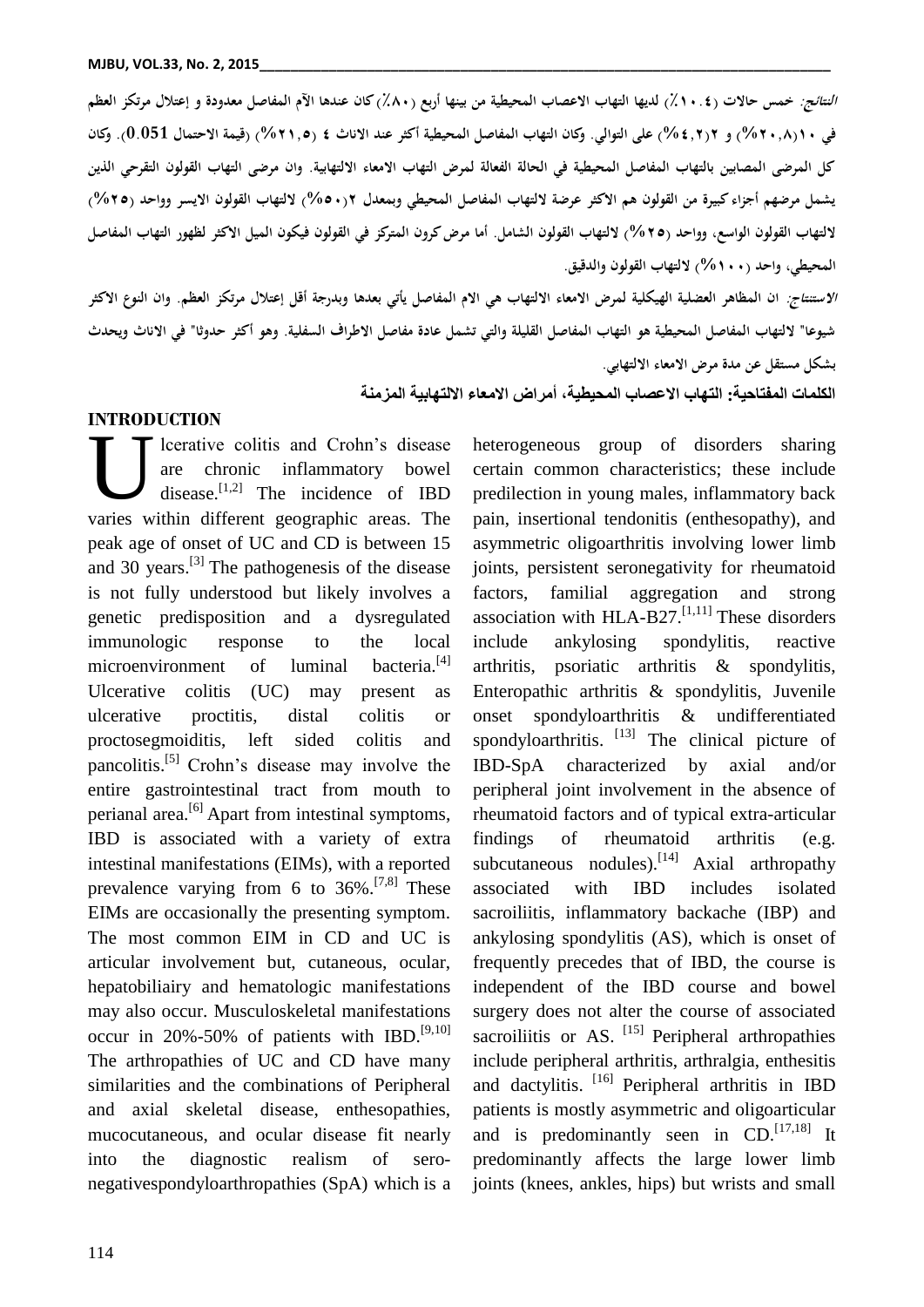joints of the hands and feet can also be involved<sup>[19]</sup> The arthritis is typically nonerosive, occurring in intermittent attacks lasting up to 6 weeks.<sup>[18]</sup> Dactylitis and enthesitis reiterate the close relationship to the Spondylarthropathieses. The activity of the Peripheral arthritis generally correlates well with the degree of active bowel inflammation, particularly in UC; Indeed, colectomy performed for control of UC can be associated with a complete remission, the same is not true for surgical interventions for  $CD$ .<sup>[20]</sup> IBD associated with peripheral arthritis is diagnosed clinically based on exclusion of other specific forms of arthritis.<sup>[21,22]</sup>

## **PATIENTS AND METHODS**

Forty-eight patients with a definite diagnosis of inflammatory bowel disease (IBD) [forty-one patients with ulcerative colitis (UC) and seven patients with Crohn's disease (CD)] were included in this cross-sectional study. Patients collected from the Gastroenterology and Hepatology center of Sulaimani Teaching Hospital in Kurdistan region from January to July 2010 have evaluated for peripheral joint involvement. All the cases with IBD were diagnosed and confirmed by clinical examination, endoscopic, histopathological and radiological investigations. Patients on medications causing colitis, infectious colitis and other cases of colitis were excluded from the study. History was taken with special attention to the number of bowel motions, whether the stool mixed with blood or not. abdominal pain, fever, weight loss and duration of the disease. Rhemotological history include joint pain and its duration, joint swelling, the pattern of articular involvement (monoarticular, pauciarticular or polyarticular), morning stiffness, restriction of joint movements, localized pain at iliac crest, tibial tuberosity, ischial tuberosity and heel region was taken. Patients examined to identify the joint involvement and those with recorded joint

swelling or effusion were classified as having arthritis; patients without evidence of swelling or effusion were classified as having arthralgia. Detection of Enthesopathy was done clinically by detection of local tenderness at the site of pathology. Axial skeletal involvements were excluded from the study. Blood and serological tests done, full blood count, ESR, CRP, rheumatoid serum factor (RF), electrolytes and serum albumin to evaluate the IBD activity. Tissue typing of HLA-B27 not done (unavailable). Radiological assessment of the symptomatic peripheral joints performed by conventional x-ray. A verbal consent was taken from all patients for being included in the study. The collected data were arranged and analyzed by using (SPSS version 16), P-value of  $< 0.05$ was considered as significant from the statistic point of view.

# **RESULTS**

Forty eight patients with IBD 29(60.4%) male and 19(39.6%) female enrolled in the study, 41(85.42%) had UC and 7(14.58%)CD. Patient's age ranged between 16-67 years with the mean of 38.1 and standard deviation (SD) 13.3 years, the IBD duration ranged from more than a month to 26 years with the mean of 4 years and SD 5.4. Regarding the activity of IBD and frequency of disease distribution among the studied sample, 37(77.08%) were in the active state and 11(22.92%) in the inactive state,  $[4(57.1\%), 2(28.6\%)$  and  $1(14.3\%)$  of UC patients had colitis, ileocolitis and ileitis respectively, and large number of cases of UC had left side colitis with a frequency of [7(17.1%), 13(31.7%), 14(34.1%), 5(12.2%) and  $2(4.9\%)$  for proctitis, proctosigmoiditis, left side colitis, extensive colitis and pancolitis respectively. While the frequency distribution of peripheral arthropathies among the studied sample explored that a high percentage of cases had arthralgia with a frequency of [10(20.8%),  $5(10.4\%)$  and  $2(4.2\%)$  for arthralgia, arthritis and enthesopathy respectively (figure-1).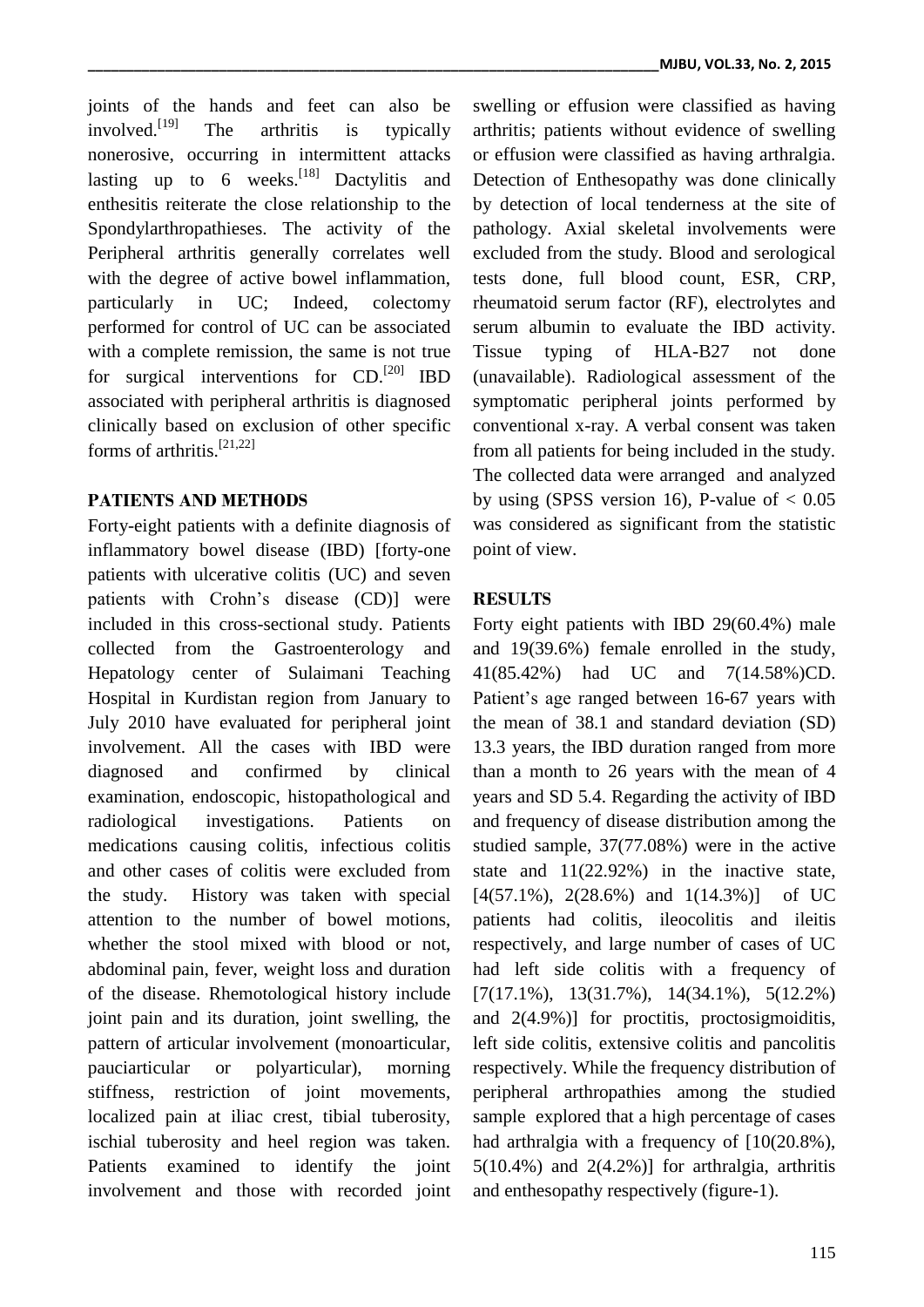

### **Fig 1. Shows the frequency distribution of peripheral arthropathies among IBD patients.**

Conventional x-ray performed in five patients, no signs of destructions or erosions were found. The association between peripheral arthritis (PA) and gender is shown in (Table-1) and it reveals that PAIBD was more common among female patients with frequency of 4(21.05%) for females and 1(3.45%) for males with P-value of (0.051).

**Table 1. Association between PA and gender.**

| Gender                | <b>Arthritis</b>               |                                | <b>Total</b>        | <b>P-value</b> |
|-----------------------|--------------------------------|--------------------------------|---------------------|----------------|
|                       | <b>Positive</b><br>No. $(\% )$ | <b>Negative</b><br>No. $(\% )$ | No. $(\% )$         |                |
| <b>Male</b><br>Female | 1(3.45)<br>$4\,21.05$          | 28 (96.55)<br>15 (78.95)       | 29(100)<br>19 (100) | 0.051          |

The frequency distribution of the types of joint involvement, Pattern of arthritis and the onset of arthritis is shown if (Table-2), it reveals that the knee joints were the most commonly involved joints 5(100%) cases, the pattern of arthritis was most commonly pauciarticular with a frequency

of 4(80%) cases, and the onset of arthritis was most commonly post-date the onset of IBD with a frequency of 4(80%) cases. The calculation is made according to musculo-skeletal involvement in IBD cases.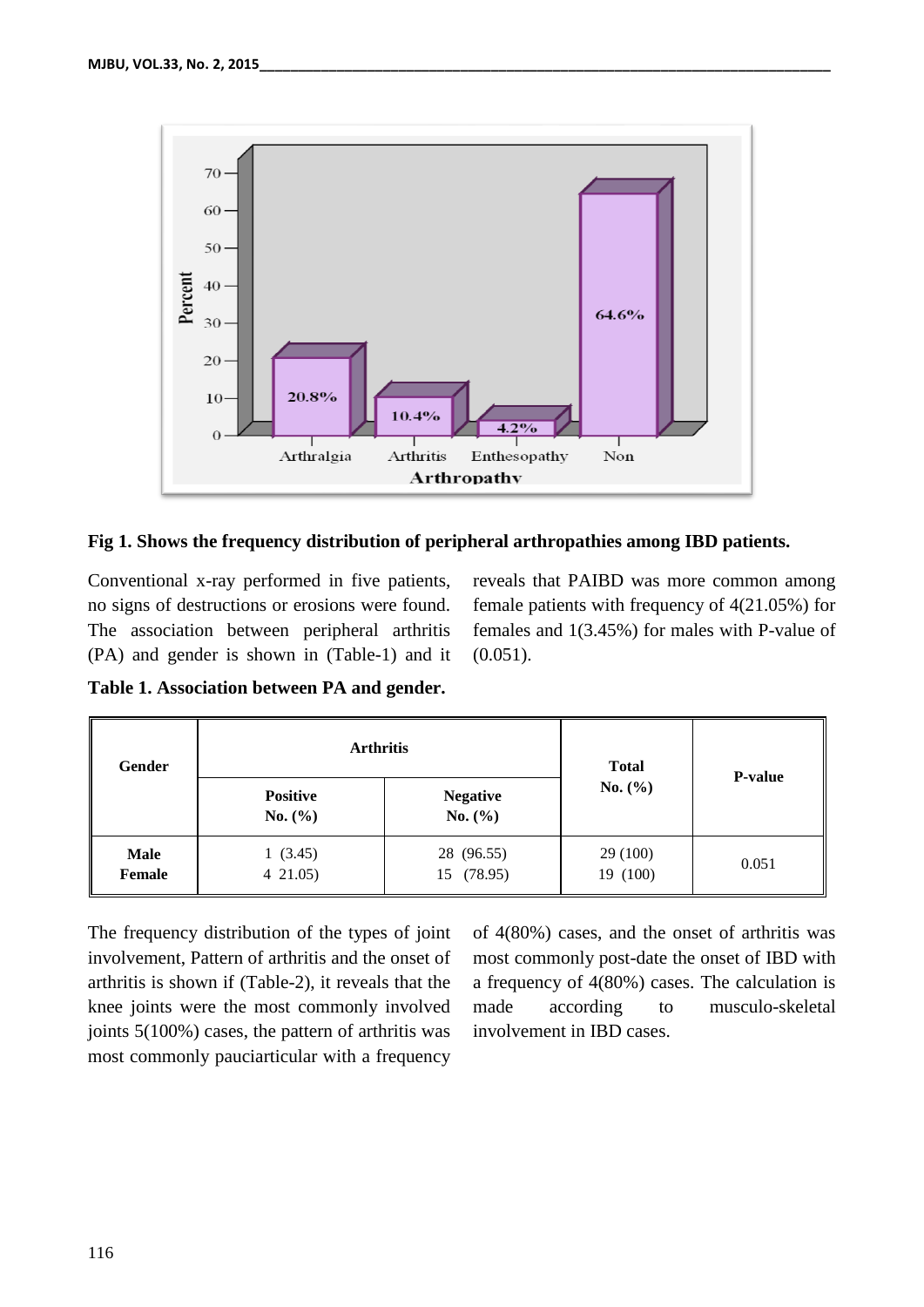| <b>Variables</b>              | <b>Frequency</b> | $\frac{6}{6}$ |
|-------------------------------|------------------|---------------|
| Joint involvement             |                  |               |
| <b>Knee</b> joint             |                  | 100           |
| Ankle joint                   |                  | 20            |
| Wrist joint                   |                  | 20            |
| Elbow joint                   |                  | 20            |
| Small joints of hand and feet |                  |               |
| Pattern of arthritis          |                  |               |
| Pauciarticular                | 4                | 80            |
| Polyarticular                 |                  | 20            |
| <b>Onset of arthritis</b>     |                  |               |
| Pre-onset of IBO              |                  | 20            |
| <b>Post-onset of IBO</b>      | 4                | 80            |

## **Table 2. Types of joint involvement, pattern of arthritis and the onset of PA among the studied sample**

The association between PA and the duration of IBD in (Table-3), it reveals that the mean duration of patients with PA was 7.0 years [(SD) 4.2 years], while those without arthritis was 3.7 years [(SD) 5.5 years] with P-value of  $(0.201)$ .

### **Table 3. Association between PA and the duration of IBD.**

| <b>Arthritis</b> | <b>Duration of IBD years</b><br>$Mean \pm STD$ . Deviation | <b>P-value</b> |  |
|------------------|------------------------------------------------------------|----------------|--|
| <b>Yes</b><br>No | $7 \pm 4.2$<br>$3.7 \pm 5.5$                               | 0.201          |  |

The association between PA and the IBD activity status is shown in (Table-4); it reveals

that all of those patients who had PA were in the active state of IBD with P-value of (0.198)

### **Table 4. Association between PA and the IBD activity status.**

|                            | <b>Arthritis</b> |             |              |                |  |
|----------------------------|------------------|-------------|--------------|----------------|--|
| <b>Ibd</b> activity status | Yes              | No.         | <b>Total</b> | <b>P-value</b> |  |
|                            | No. $(\% )$      | No. $(\% )$ | No. $(\% )$  |                |  |
| <b>Active</b>              | 5(13.5)          | 32(86.5)    | 37 (100)     | 0.198          |  |
| Inactive                   |                  | 11 (100.0)  | 11 (100)     |                |  |

The association between PA and the extent of IBD (UC and CD) is shown in (Table-5) and it reveals that among cases of UC those who had pan colitis were more likely to develop PA with a frequency of 1(50%) followed by extensive colitis  $1(20\%)$  and left side colitis  $2(14.29\%).$ while patient with proctitis and proctosigmoiditis were not likely to develop PA. Among cases of CD those who had ileocolitis were more likely to develop PA 1(50%).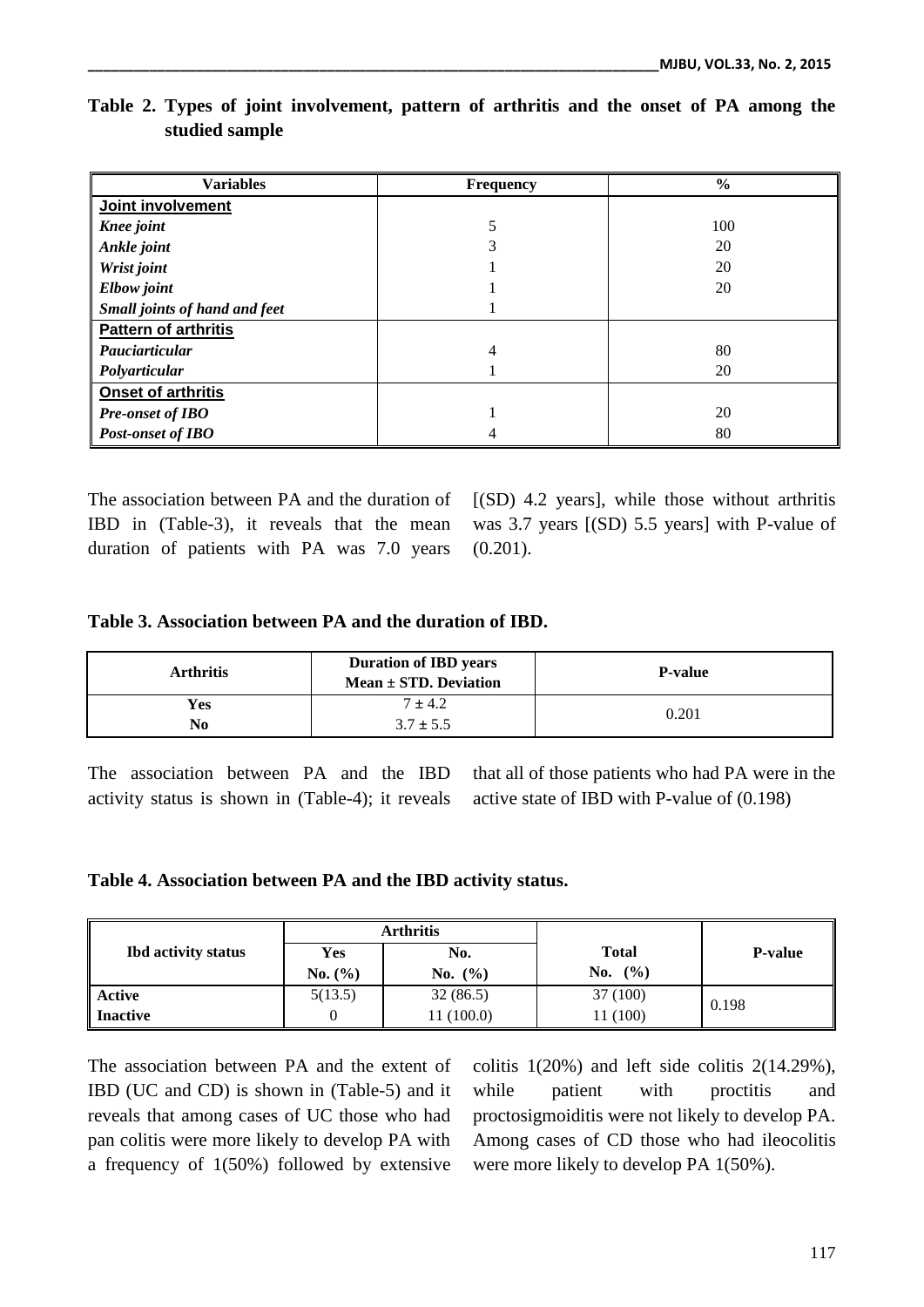|                          | <b>Arthritis</b> |            |               |                |
|--------------------------|------------------|------------|---------------|----------------|
| <b>Disease activity</b>  | No.              | <b>Yes</b> | Total $(\% )$ | <b>P-value</b> |
|                          | No. (%)          | No. (%)    |               |                |
| <b>Extent of UC</b>      |                  |            |               |                |
| <b>Proctitis</b>         | 7(00.0)          | 0(0.0)     | 7(100.0)      |                |
| <b>Proctosigmoiditis</b> | 13 (100.0)       | 0(0.0)     | 13 (100.0)    |                |
| Left side colitis        | 12(85.71)        | 2(14.29)   | 14 (100.0)    | 0.149          |
| <i>Extensive colitis</i> | 4(80.0)          | 1(20.0)    | 5(100.0)      |                |
| <b>Pancolitis</b>        | 1(50.0)          | 1(50.0)    | 2(100.0)      |                |
| Extent of CD             |                  |            |               |                |
| <b>Ileitis</b>           | 1(100.0)         | 0(0.0)     | 1(100.0)      |                |
| <i><b>Heocolitis</b></i> | 1(50.0)          | 1(50.0)    | 2(100.0)      |                |
| <b>Colitis</b>           | 4(100.0)         | 0(0.0)     | 4(1000)       | 0.223          |

### **Table 5. Association between PA and the extent of UC and CD.**

### **DISCUSSION**

Inflammatory bowel disease (IBD) comprises the clinical entities of ulcerative colitis and Crohn's disease; these are chronic and idiopathic inflammatory diseases of the gastrointestinal tract that share common symptoms such as diarrhea, abdominal pain, fever, and weight loss.<sup>[23]</sup> Musculoskeletal manifestations are relatively common andare well-defined extra-intestinal manifestations of inflammatory bowel diseases (IBD). There is little data regarding the frequencies of IBD and extra-intestinal manifestations from Central and East Europe and Middle Eastern countries, chronic IBD can affect joints, skin, eyes, bile ducts, and various other organs; The most frequent rheumatologic manifestations are peripheral arthritis and axial arthropathies. [24] The present study focuses on the frequency of peripheral arthropathy among patients with IBD, its articular distributions and its relation to the activity and to the extent of IBD. In this study we found that 5(10.4%) of 48 patients with diagnosis of IBD had PA this is close to the results concluded by de Vlam K, et al.  $^{[25]}$ who found that peripheral arthritis in IBD occurred in 10%. Ten(20.8%) of our patients had arthralgia this figure is higher than that recorded by de Vlam K et al.  $^{[25]}$  who found that arthralgia occurred in 16% & its lower than that recorded by Palm O, et al.  $[26]$  who found arthralgia to be in 30% of their cases, this

ethnic, environmental or other causes. Enthesopathy is a recognized feature of seronegativeSpA, 2(4.2%) of our patients had it, while de Vlam  $K$ <sup>[25]</sup> reported a higher frequency of enthesitis (7%). The results indicate that arthritis was more common in CD than in UC with the frequency of 1(14.3%) in CD and 4(9.76%) in UC. Orchard Et al reported that PA was more common in CD than in UC, but the figure was lower than that reported by our study with a frequency of 10% in CD and  $6\%$  in UC. Palm et al.<sup>[26]</sup> also concluded that there was a trend toward a higher rate of PAIBD in CD patients than in UC with figures closer to ours with a frequency of 14% for CD and 11% for UC, but neither of these studies reached a statistically significant level. IlhamiYulesel et al.<sup>[27]</sup> claimed female preponderance when  $PA$ occur in IBD with difference to be statistically significant, this is consistent with our results but the differences in ours didn't reach statistical significant level p-value (0.051), this might be due to low number of female patients. Regarding the pattern of joint involvement four of the patients had pauciarticular arthritis and only one patient had polyarticular joint involvement and all of the patients had knee joints involvement with or without other joints. The frequency of joint involvement in our study was [knees five cases, ankles three cases, wrists

variation might be explained on the bases of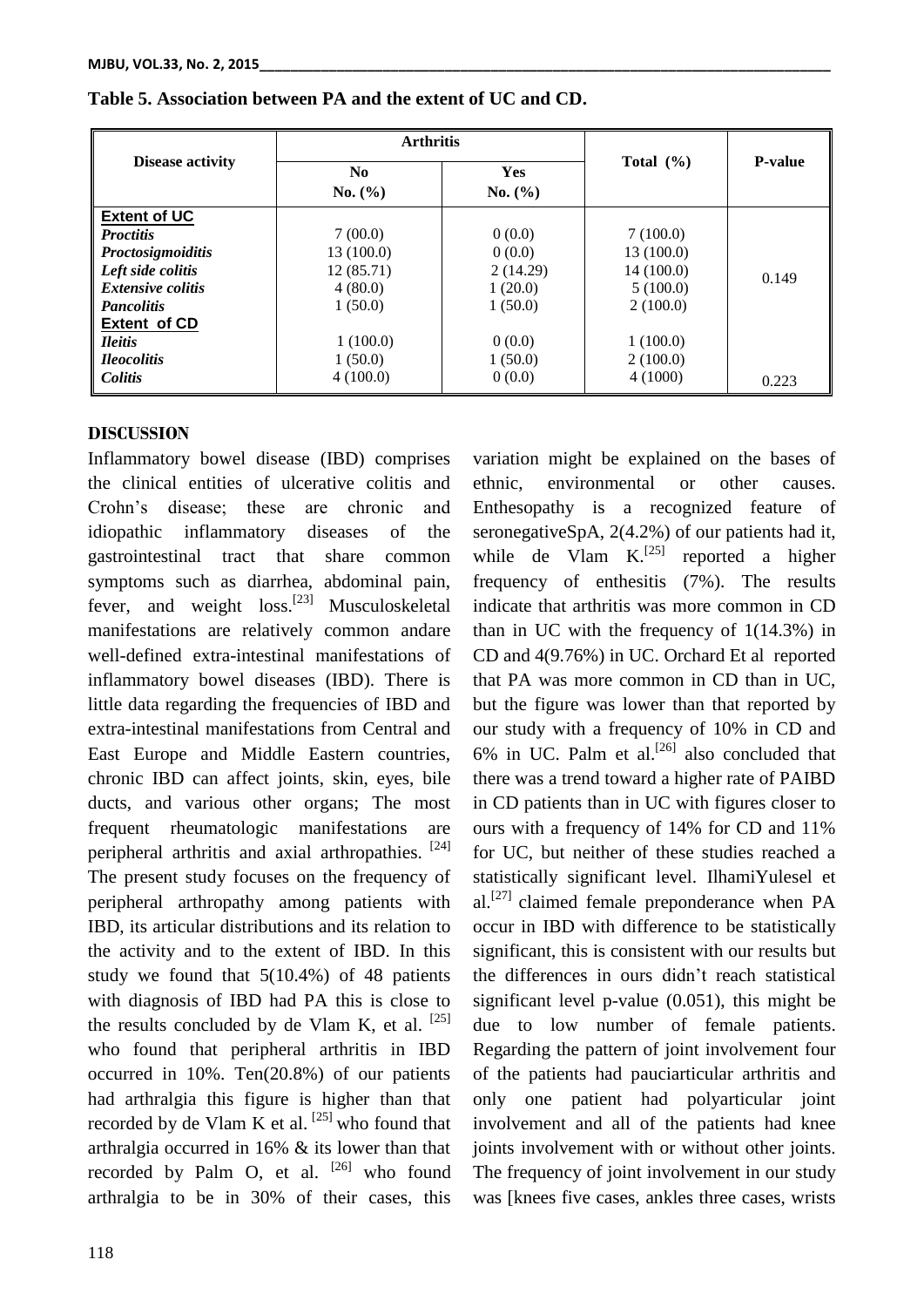one case, elbows one case and small joints of hands and feet one case], these are consistent with the finding of Palm O, et al.<sup>[26]</sup> who claimed that lower limb joints are more frequently involved and pauciarticular pattern more than polyarticular, but the figures was lower than ours [knees (55%), ankles (35%), and small joints of fingers and toes in (18%)], symmetrical polyarthritis (35%) and pauciarticular pattern in (65%), this might be due to higher number of patients included in their study (521 patients). Haslock I et al.  $^{[28]}$ also found that the knee was the most commonly involved joint, followed by the Ankle, less commonly involved are the hips, shoulders, wrists, and elbows and occasionally the hands and feet are affected. Palm O et al. <sup>[26]</sup> results revealed no signs of joint destruction or erosions on x-ray; this is consistent with our findings. We found that arthritis occurred independent on the duration of IBD, similar finding observed by Wright V, et al.  $[29]$  who found that initial presentation of arthritis is likely to occur in patients who have bowel disease of less than 6 months duration as it is to occur in patients who have disease duration of more than 10 years. Regrding the onset of PA, we found that 1(20%) case developed PA 2 years before the development of IBD while in 4(80%) cases the arthritis occurred after the development of IBD and this is close to what have been concluded by IlhamiYulesel et al.  $[27]$ who found that peripheral arthritis started before the onset of IBD in (12.1%) of the cases. Palm O, et al.<sup>[26]</sup> also found that PA preceded IBD inonly 18% of their patients while others developed it after the onset of bowel disease. Although all our cases with PA were in active state for the IBD but the relation did not reach statistically significant level p-value (0.198), a similar conclusion made by R. D'Inca, et al.  $[30]$ who could not confirm an association between the Peripheral arthropathy and flare up of IBD. We reported one case who developed symmetrical polyarthritis after total

proctocolectomy following inflammation of reconstructed ileal pouch (pouchitis), similarly Lomuller JL, et al.  $^{[31]}$  and Axon JM, et al.  $^{[32]}$ had found that arthritis developed at the same time as ilealpouchitis after total proctocolectomy for UC activity. Regarding the association between the extent of gastrointestinal inflammation and the development of PA there were a conflicting results, as early study done by Wright V, et al.  $[29]$  found an association between the incidence of PA and the extent of bowel inflammation in UC. However a study done by Veloso, et al. [8] did not confirm such association. In our study we found that patients with UC those who had left side colitis, extensive colitis and pan colitis were more likely to develop PA in frequencies of [ 2(14.29%), 1(20.0%) and 1(50.0%)] for left side colitis, extensive colitis and pan colitis respectively, while no patients with PA was recorded among those who had proctitis or proctosigmoiditis, and out of seven patients with CD, only one patient with colonic localization of the disease developed PA (ileocolitis). This is consistent with the study done by Reinisc et al. [33] who revealed that 95% of CD with PA had colonic involvement. This indicates that the extensive UC and the colonic localization of CD might predispose to the development of PA among susceptible patients.

### **CONCLUSIONS & RECOMMENDATIONS**

Peripheral arthropathies are common musculoskeletal manifestations among IBD patients. P.A occurred in considerable number of IBD patients, more commonly pauciarticular and mostly involved the lower limb joints. It may predate the onset of inflammatory bowel disease but mostly occurred after the onset of inflammatory bowel disease. PA was more common among female patients, occurred independent on the duration of IBD, present in the active stage of IBD, Extensive UC and the colonic localization of CD might be a predisposing factor for developing PA. Our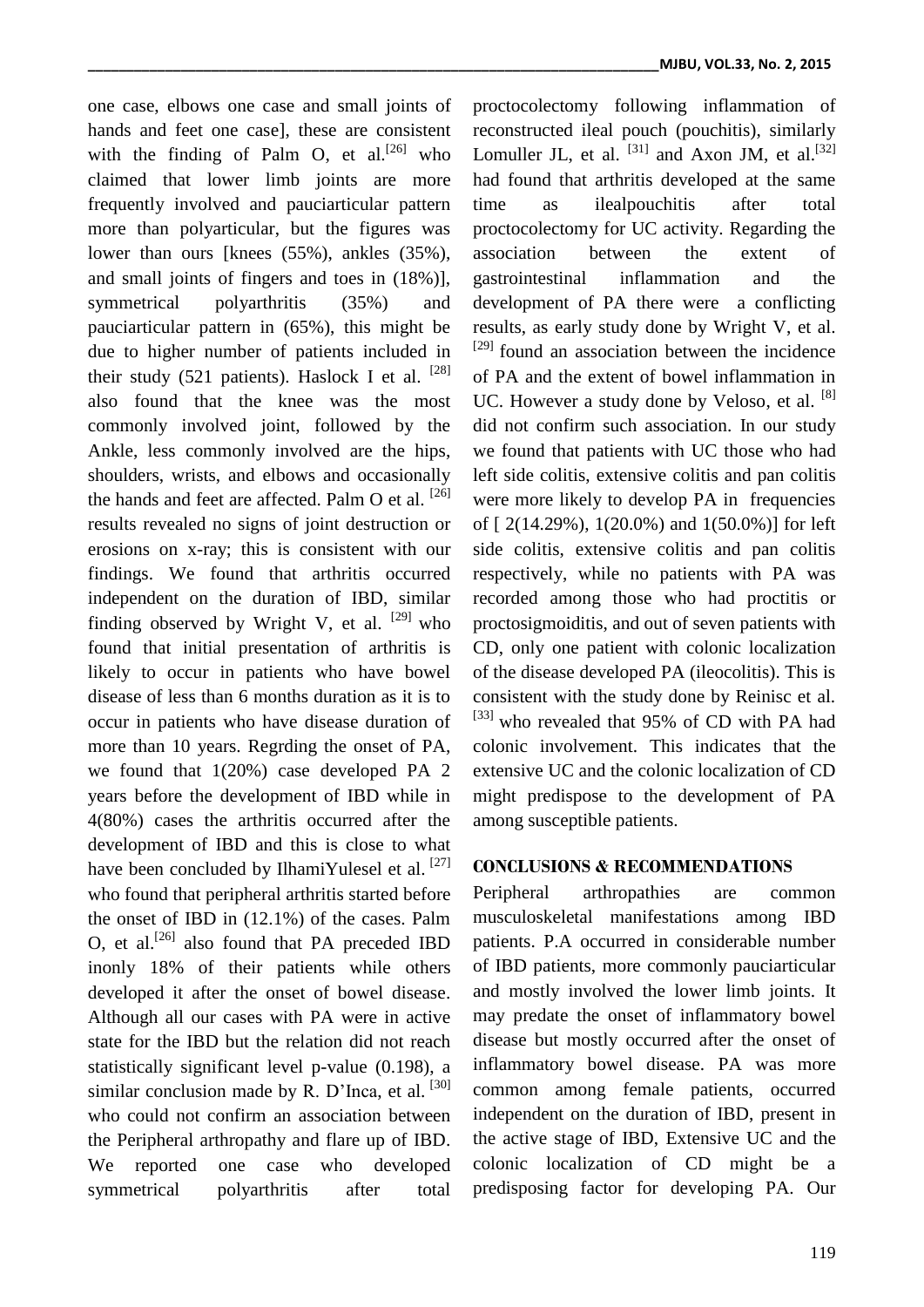study highlights the need for further studies about the peripheral arthritis in IBD patients to look for the lifetime risks of PAIBD, preferably those designed as prospective population-based surveys, It may worth that Gastroenterologist refer IBD cases to the Rheumatologist for assessment of any rheumatological manifestation.

### **Aknowledgements**

**The authors want to thank Dr. Hewaabobakr for his help in doing endoscopy for patients, all staff in intervension gastroenterology unit for their help and patients shared in the study.**

#### **REFERENCES**

- **1. Palmer KR, Penman ID. Inflammatory Bowel Disease, Pathophysiology, Alimentary Tract and Pancreatic Disease, Davidson's Principles & Practice of Medicine. 2010; 21st Edition. 22: 895-896.**
- **2. Xavier RJ, Podolsky DK. Unravelling the pathogenesis of inflammatory bowel disease.**  *Nature* **2007; 448: 427-434.**
- **3. Sonia Friedman, Richard S. Blumberg. Epidemiology, Inflammatory bowel disease, Harrison's principles of Internal Medicine, 16th edition. 276: 1776; 2005.**
- **4. Charles Rossi, Sean McKinney, Margaret Well, et al. Inflammatory Bowel Disease, Gasteroenterology and Hepatology, MKSAP® 15.2010; 36.**
- **5. Kornbluth, A, Sachar, DB. Ulcerative colitis practice guidelines in adults (update): American College of Gastroenterology, Practice Parameters Committee. Am J Gastroenterol 2004; 99:1371?**
- **6. Mark A Peppercom, et al. Clinical manifestation, diagnosis and natural history of Crohn's disease in adults, Introduction, Up To Date 17.1; January 2009.**
- **7. Bernstein CN, Blanchard JF, Rawsthorne P, et al. The prevalence of extra intestinal diseases in inflammatory bowel disease: a populationbased study. Am J Gastroenterol Apr 2001; 96(4):1116–1122.**
- **8. Veloso FT, Carvalho J, Magro F. Immunerelated systemic manifestations of inflammatory bowel disease. A prospective**

**study of 792 patients. J ClinGastroenterol Jul 1996; 23(1): 29–34.** 

- **9. Orchard TR, Wordsworth BP, Jewell DP. Peripheral arthropathies in inflammatory bowel disease: their articular distribution and natural history. Gut.1998; 42(3):387–391.**
- **10. Turkcapar N, Toruner M, Soykan I, et al. The prevalence of extra intestinal manifestations and HLA association in patients with inflammatory bowel disease. Rheumatol Int. 2006; 26:663-668.**
- **11. Alan J. Hakim, Gavin Clunie, InamHaq. Enteric arthropathy, the spondyloarthropathies, Oxford handbook of Rheumatology, second edition.2006; 8:308.**
- **12. VikasAgarwal. Spondyloarthropathies, Rheumatology: Principles and Practice, 1st Edition: 2010; 18:179.**
- **13. Joel D. Taurog, The Spondyloarthritides, Harrison's Rheumatology. 2006; 9:139.**
- **14. Zochling J, Brandt J, Braun J. The current concept of spondyloarthritis with special emphasis on undifferentiated spondyloarthritis.***Rheumatology* **(Oxford) 2005; 44: 1483-91.**
- **15. Baeten D, de Keyser F, Mielants H, et al. Ankylosing spondylitis and bowel disease. Best Pract Res ClinRheumatol Sep 2002; 16(4):537- 549.**
- **16. Lianne K.P.M. Brakenhoff, Désirée M. van der Heijde, et al. The joint–gut axis in inflammatory bowel diseases Journal of Crohn's and Colitis 2010; 4: 257–268.**
- **17. Lanna CC, Ferrari ML, Rocha SL, et al. A crosssectional study of 130 Brazilian patients with Crohn's disease and ulcerative colitis: analysis of articular and ophthalmologic manifestations. ClinRheumatol Apr 2008; 27(4):503–509.**
- **18. Palm O, Moum B, Jahnsen J, et al. The prevalence and incidence of peripheral arthritis in patients with inflammatory bowel disease, a prospective population-based study (the IBSEN study). Rheumatology (Oxford) Nov 2001; 40(11):1256–1261.**
- **19. Doherty M, Ralston SH. Arthritis associated with inflammatory bowel disease, musculoskeletal disease, Davidson's Principles & Practice of Medisone. 2010; 21st Edition.25:1096.**
- **20. Robert D. Inman, MD. EnteropathicSpondyloarthritis, Peripheral**